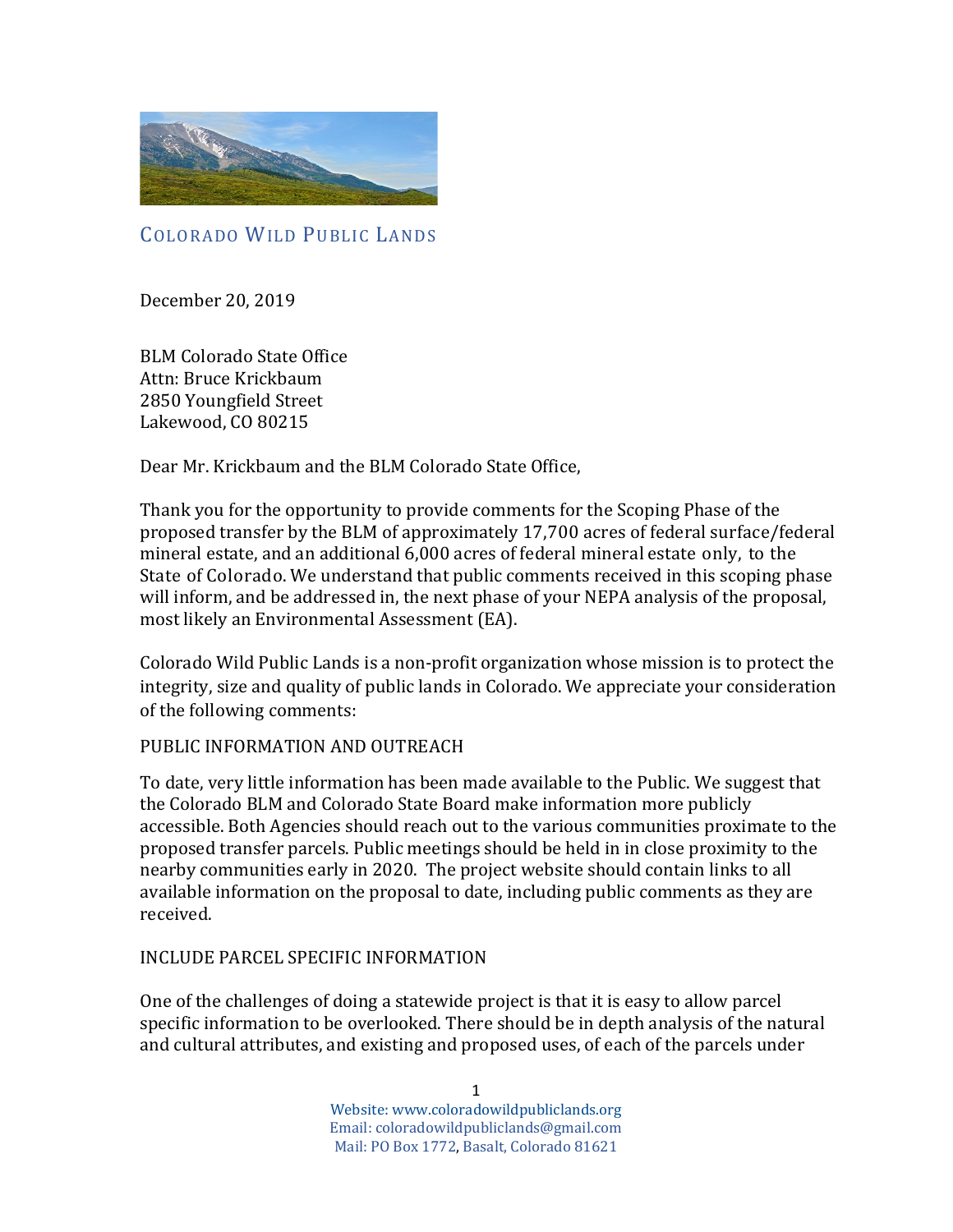consideration. To begin, please include the number, identification, location and County, of all parcels under consideration.

In addition to the parcel location maps that are helpful, we suggest that additional parcel specific mapping be included to show the following:

- Land ownership specifics and property boundaries of all lands abutting the parcels.
- Natural features of the property including rivers, streams, wetlands, riparian areas and wildlife habitat.
- Manmade attributes including roads, trails, public rights of way and access, structures, cultural or archeological areas.
- Any other pertinent parcel information including oil and gas extraction, mineral rights etc.

# PROVIDE REASONS AND METHODS

Provide the rationale for calculating the value or amount of land that is owed by the Colorado BLM to the State of Colorado today. Quantify and provide the amount and value of the proposed lands and mineral rights to be conveyed. We understand that the current proposal includes 17,700 acres of land and 6,000 acres mineral estate for payment of a debt of 9,900 acres?

Include information on the BLM's obligations to the State, how this land gift will satisfy that and if there are alternative ways of meeting those obligations. Once this proposed transaction is complete, will the BLM's debt to the State be met?

# ADDITIONS TO THE BLM'S PRELIMINARY LIST OF ITEMS TO INCLUDE

The BLM identified preliminary issues through internal scoping. We have added to those issues as follows:

- 1. Include more alternatives than just the no-action alternative, for example are there other lands that might be more suitable for conveyance?
- 2. Provide the BLM or State's criteria used to select specific parcels, how each parcel meets those criteria, the State's plans for the future of the parcels.
- 3. Will rights-of-way and County roads continue to be recognized if land is transferred to the State, and what would the impacts be to rights-of way, including those that are converted, and not converted, to a perpetual right-of- way? Describe current public access opportunities and future plans for public access. Where public access exists, it should remain.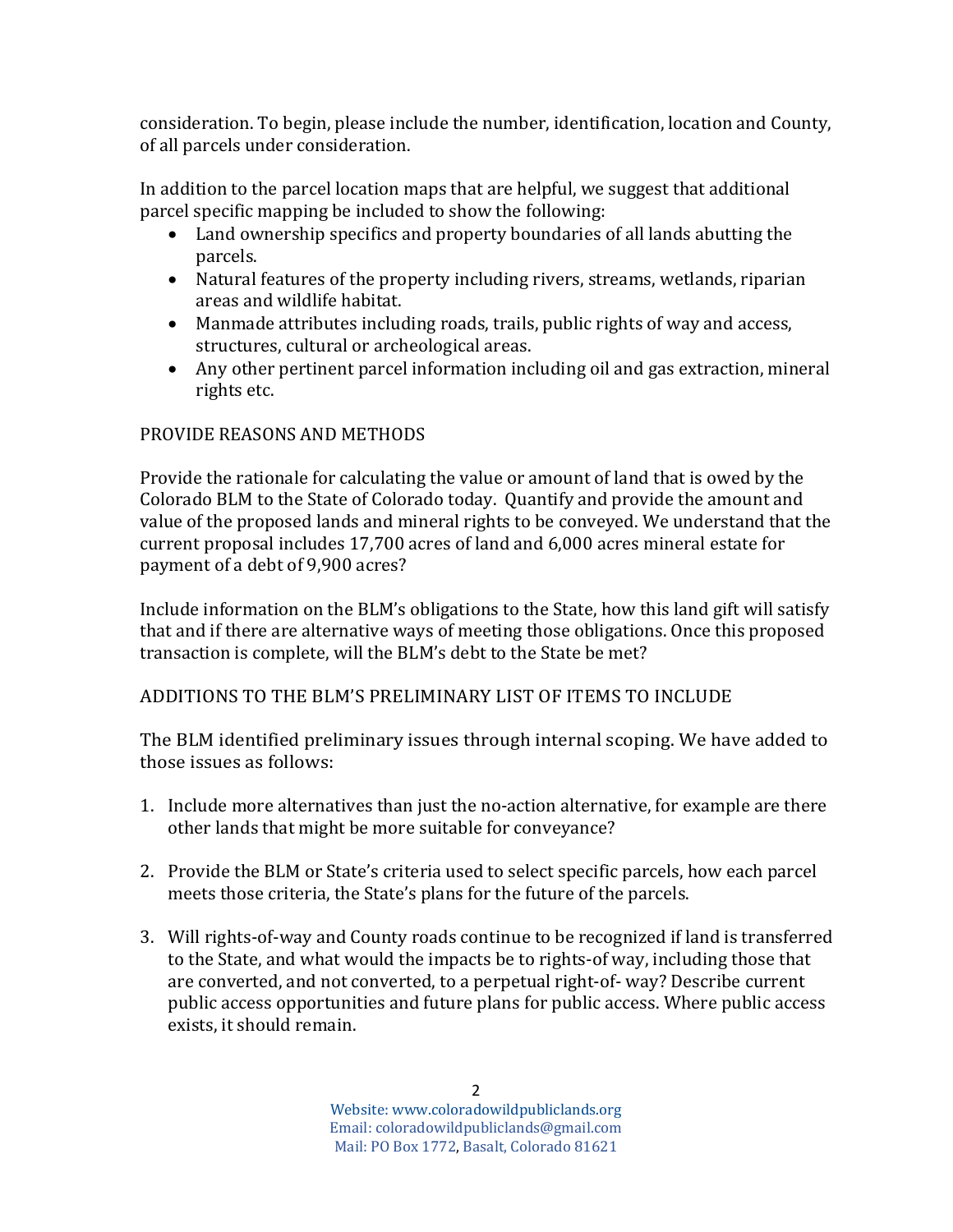- 4. What would the immediate and future effect be on current authorized uses if the selected lands were conveyed?
- 5. Will the State be permitted to sell either the land or the mineral extraction rights to private parties and if so, provide details?
- 6. What are the current and anticipated future status of oil, gas and other mineral extraction on the lands? Will extraction be increased, reduced or stay the same? We suggest no expansion of oil, gas or other extraction activities.
- 7. What would the immediate and future effect on livestock grazing operations and existing grazing permits be if the selected lands were conveyed?
- 8. What would the impacts be to cultural and historic properties by removing federal protections if the selected lands were conveyed? There should be continued, and additional protection if needed, of such resources.
- 9. What would the impacts be to special status species populations and habitats, including BLM sensitive species and Federal threatened or endangered species, if the selected lands were conveyed? There should be no negative impacts.
- 10. Considering future uses of the land, what would the impacts be to wildlife populations and habitats if the selected lands were conveyed?
- 11. What impact would there be to public access, hunting, and recreational traditions and benefits if the selected lands were conveyed? Will there be additional hunting, recreational and public access opportunities? There should be no reduction in the above uses.
- 12. What are the opportunities for continued protection of the transferred lands, e.g. which lands will become part of the State parks system? Will any of the lands be subject to conservation easements?
- 13. What would the effect on Counties be as a result of a potential reduction in Payment in Lieu of Taxes (PILT) if the selected lands were conveyed?
- 14. What would the effect be on the socioeconomics of the area if the selected lands were conveyed?